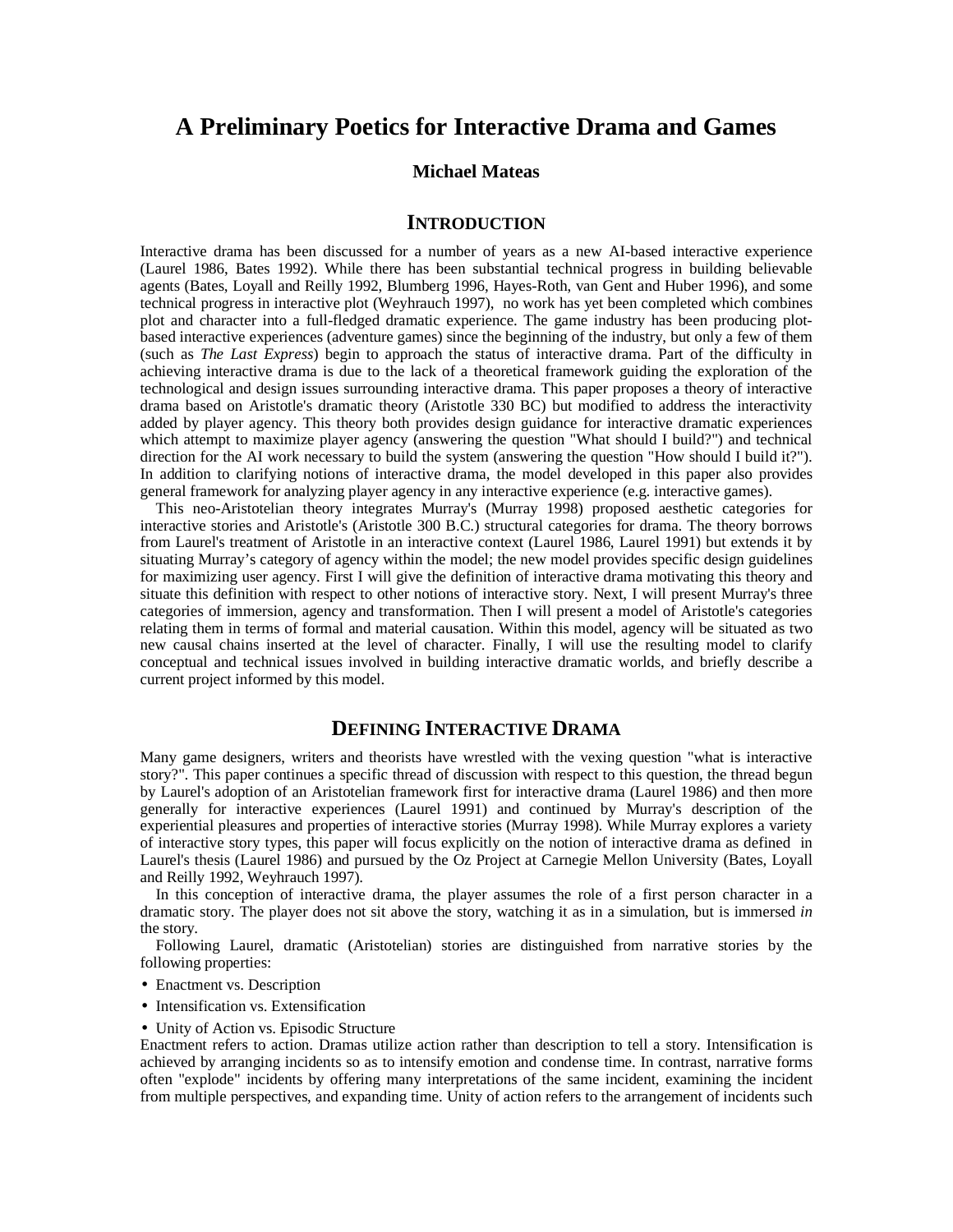that they are all causally related to a central action. One central theme organizes all the incidents that occur in the story. Narratives tend to employ episodic structure, in which the story consists of a collection of causally unrelated incidents.

 Certainly not all interactive story experiences must have the properties of Aristotelian drama. In fact, most interactive story experiences built to date have either been highly episodic (generally those narrative experiences built by the game industry, e.g. adventure games), have employed a hypertextual logic of association rather than a logic of dramatic probability and causality (generally those experiences built by fine artists and writers), or have focused on story not as a highly structured experience created by an author for consumption by an audience, but rather as a shared social construction facilitating human communication (e.g. multi-user worlds such as MUDs, MOOs, and avatar spaces, massive multi-player games such as Everquest and Ultima Online, and games such as Purple Moon's Rocket series or Will Wright's The Sims). Additionally, the interaction in an interactive story does not necessarily have to be first person interaction as a character within the story. The neo-Aristotelian poetics developed here informs a specific niche within the space of interactive narrative and provides a principled way of distinguishing this niche from other interactive narrative experiences.

# **MURRAY'S AESTHETIC CATEGORIES**

Murray (Murray 1998) proposes three aesthetic categories for the analysis of interactive story experiences: immersion, agency, and transformation.

 Immersion is the feeling of being present in another place and engaged in the action therein. Immersion is related to Colridge's "willing suspension of disbelief" - when a participant is immersed in an experience, they are willing to accept the internal logic of the experience, even though this logic deviates from the logic of the real world. A species of immersion is telepresence, the feeling of being physically present (from a first person point of view) in a remote environment.

 Agency is the feeling of empowerment that comes from being able to take actions in the world whose effects relate to the player's intention. This is not mere interface activity. If there are many buttons and knobs for the player to twiddle, but all this twiddling has little effect on the experience, there is no agency. Furthermore, the effect must relate to the player intention. If, in manipulating the interface elements, the player does have an effect on the world, but they are not the effects that the player intended (perhaps the player was randomly trying things because they didn't know what to do, or perhaps the player thought that an action would have one effect, but it instead had another), then there is no agency.

 Transformation is the most problematic of Murray's three categories. Transformation has at least three distinct meanings.

- Transformation as masquerade. The game experience allows the player to transform themselves into someone else for the duration of the experience.
- Transformation as variety. The game experience offers a multitude of variations on a theme. The player is able to exhaustively explore these variations and thus gain an understanding of the theme.

• Personal transformation. The game experience takes the player on a journey of personal transformation. Transformation as masquerade and variety can be seen as means to effect personal transformation.

# **INTEGRATING AGENCY INTO ARISTOTLE**

Murray's categories are phenomenological categories of the interactive story experience, that is, categories describing what it *feels* like to participate in an interactive story. Aristotle's categories (described below) are structural categories for the analysis of drama, that is, categories describing what *parts* a dramatic story is made out of. The trick in developing a theoretical framework for interactive drama is integrating the phenomenological (that is, what it feels like) aspect of first person experiences with the structural aspects of carefully crafted stories. In attempting this integration, I will first discuss the primacy of the category of agency. Second, I will briefly present an interpretation of the Aristotelian categories in terms of material and formal cause. Finally, agency will be integrated into this model.

# **Primacy of Agency**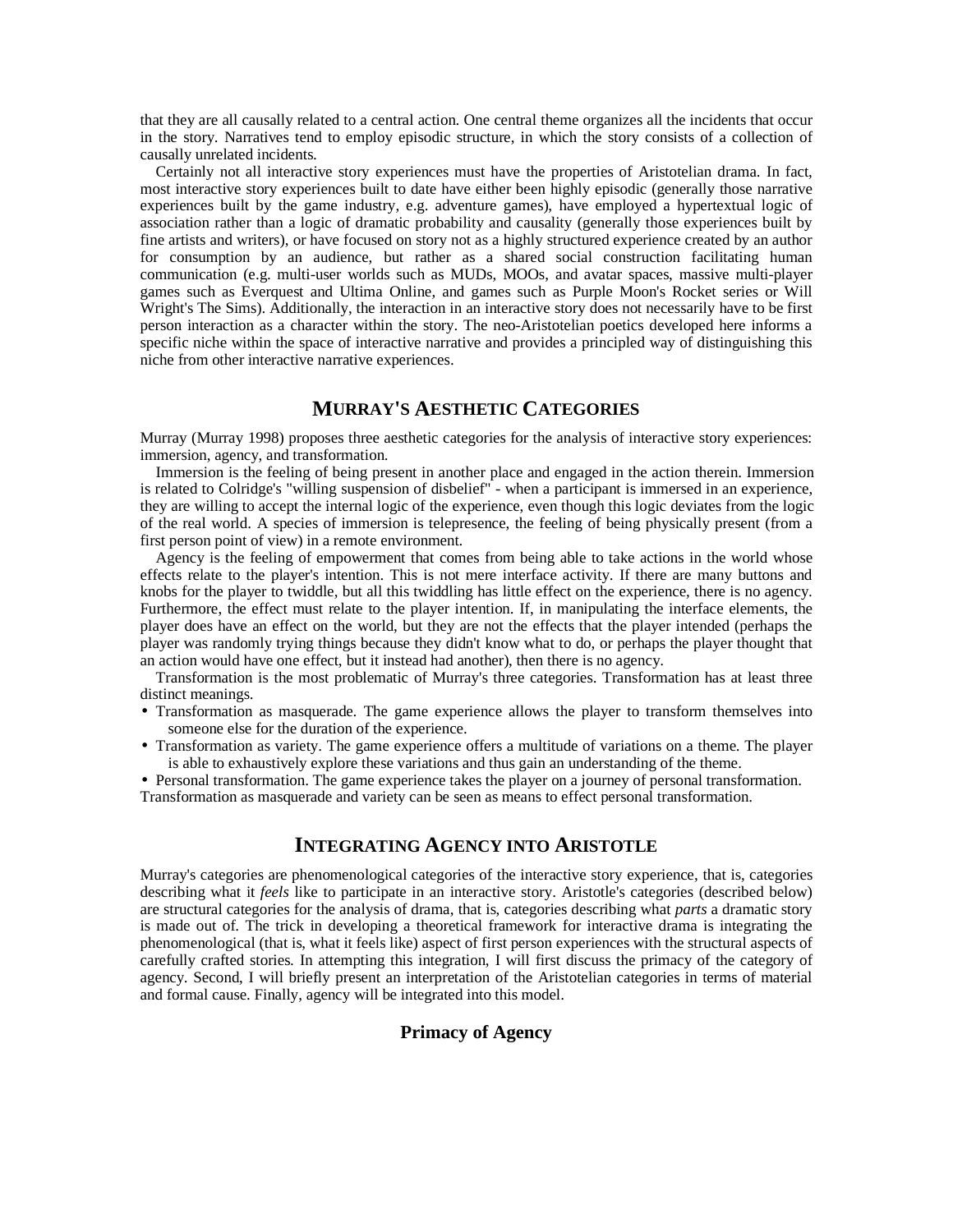From an interactive dramatic perspective, agency is the most fundamental of Murray's three categories. Immersion, in the form of engagement, is already implied in the Aristotelian model. Engagement and identification with the protagonist are necessary in order for an audience to experience catharsis. Transformation, in the form of change in the protagonist, also already exists in the Aristotelian model. Murray's discussion of transformation as variety, particularly in the form of the kaleidoscopic narrative that refuses closure, is contrary to the Aristotelian ideals of unity and intensification. To the extent that we want a model of interactive *drama*, as opposed to interactive narrative, much of Murray's discussion of transformation falls outside the scope of such a model. While immersion and transformation exist in some form in non-interactive drama, the audience's sense of having agency within the story is a genuinely new



experience enabled by interactivity. For these reasons, agency will be the category integrated with Aristotle.

## **Aristotelian Drama**

Following Laurel (Laurel 1991), Aristotle's theory of drama is represented in Figure 1. Aristotle analyzed plays in terms of six hierarchical categories, corresponding to different "parts" of a play. These categories are related via material cause and formal cause. The material cause of something is the material out of which the thing is created. For example, the material cause of a building is the building materials of which it is constructed. The formal cause of something is the abstract plan, goal or ideal towards which something is heading. For example, the formal cause of a building is the architectural blueprints.

 In drama, the formal cause is the authorial view of the play. The author has constructed a plot that attempts to explicate some theme. The characters

required in the play are determined by the plot; the plot is the formal cause of the characters. The character's thought processes are determined by the kind of character they are. The language spoken by the characters is determined by their thought. The patterns (song) present in the play are determined, to a large extent, by the character's language (more generally, their actions). The spectacle, the sensory display presented to the audience, is determined by the patterns enacted by the characters.

 In drama, the material cause is the audience view of the play. The audience experiences a spectacle, a sensory display. In this display, the audience detects patterns. These patterns are understood as character actions (including language). Based on the character's actions and spoken utterances, the audience infers the character's thought processes. Based on this understanding of the character's thought processes, the audience develops an understanding of the characters, the character's traits and propensities. Based on all this information, the audience understands the plot structure and the theme. In a successful play, the audience is then able to recapitulate the chain of formal causation. When the plot is understood, there should be an "ah-ha" experience in which the audience is now able to understand how the characters relate to the plot (and why they must be the characters they are), why those type of characters think they way do, why they took the actions they did and said what they did, how their speech and actions created patterns of activity, and how those patterns of activity resulted in the spectacle that the audience saw. By a process of interpretation, the audience works up the chain of material cause in order to recapitulate the chain of formal cause.

## **Interactive Drama**

Adding interaction to the Aristotelian model can be considered the addition of two new causal chains at the level of character.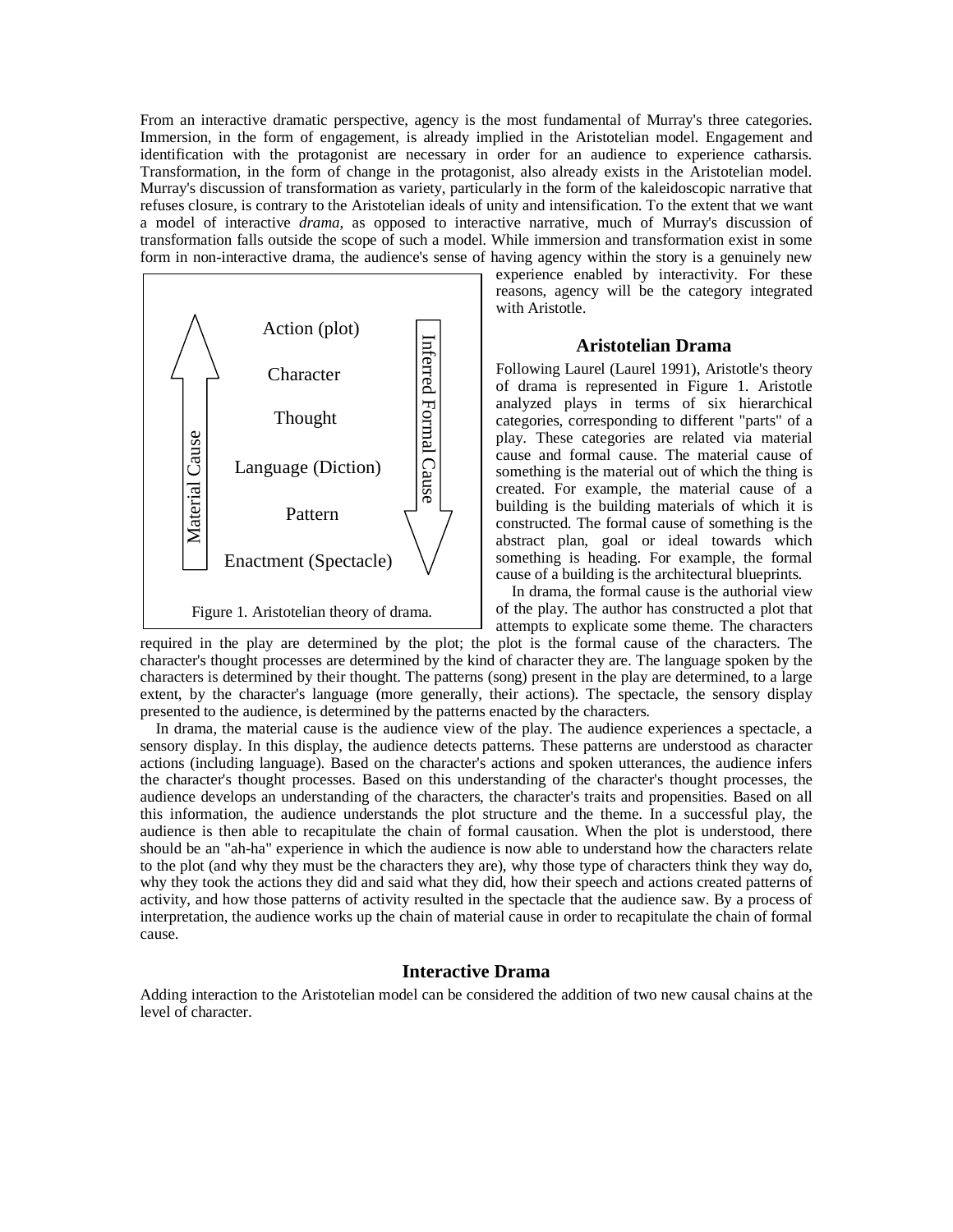In Figure 2, the gray arrows are the traditional chains of material and formal causation. The player has



been added to the model as a character who can choose his or her own actions. This has the consequence of introducing two new causal chains. The player's intentions become a new source of formal causation. By taking action in the experience, the player's intentions become the formal cause of activity happening at the levels from language down to spectacle. But this ability to take action is not completely free; it is constrained from below by material resources and from above by authorial formal causation from the level of plot.

 The elements present below the level of character provide

the player with the material resources (material cause) for taking action. The only actions available are the actions supported by the material resources present in the game. The notion of affordance (Norman 1988) from interface design is useful here. In interface design, affordances are the opportunities for action made available by an object or interface. But affordance is even stronger than implied by the phrase "made available"; in order for an interface to be said to afford a certain action, the interface must in some sense "cry out" for the action to be taken. There should be a naturalness to the afforded action that makes it the obvious thing to do. For example, the handle on a teapot affords picking up the teapot with your hand. The handle cries out to be grasped. In a similar manner, the material resources in an interactive drama afford action. Thus these resources not only limit what actions can be taken (the negative form of constraint) but cry out to make certain actions obvious (the positive form of constraint). Several examples of the material affordances in interactive drama are provided below.

 The characters in an interactive drama should be rich enough that the player can infer a consistent model of the characters' thought. If the characters' thought can be understood (e.g. goals, motivations, desires), then this thought becomes a material resource for player action. By reasoning about the other characters' thoughts, the player can take actions to influence these characters, either to change their thoughts, or actively help or hinder them in their goals and plans.

 The dialog (language) spoken by the characters and the opportunities for the player to engage in dialog are another material resource for action. Dialog is a powerful means for characters to express their thoughts, thus instrumental for helping the player to infer a model of the characters' thoughts. Conversely, dialog is a powerful means to influence character behavior. If the experience makes dialog available to the player (and most contemporary interactive experiences do not), this becomes a powerful resource for expressing player intention.

 The objects available in the experience (I place the presence of interactive objects somewhere between spectacle and pattern) are yet another resource for player action.

 Finally, the mechanics of interaction (spectacle) provide the low-level resources for player actions. The mechanics provide the interface conventions for taking action.

In addition to the material affordances (constraints) from below, the player experiences formal constraints from above. Of course, these constraints are not directly perceived by the player, but, just as in non-interactive drama, are understood by recapitulating the author's chain of formal causation by making inferences along the chain of material causation. In non-interactive drama, understanding the formal chain of causation allows the audience to appreciate how all the action of the play stems from the dramatic necessity of the plot and theme. In interactive drama, the understanding of the formal causation from the level of plot to character additionally helps the player to have an understanding of what to do, that is, why they should take action within the story world *at all*. Just as the material constraints can be considered as affording action from the levels of spectacle through thought, the formal constraints afford *motivation* from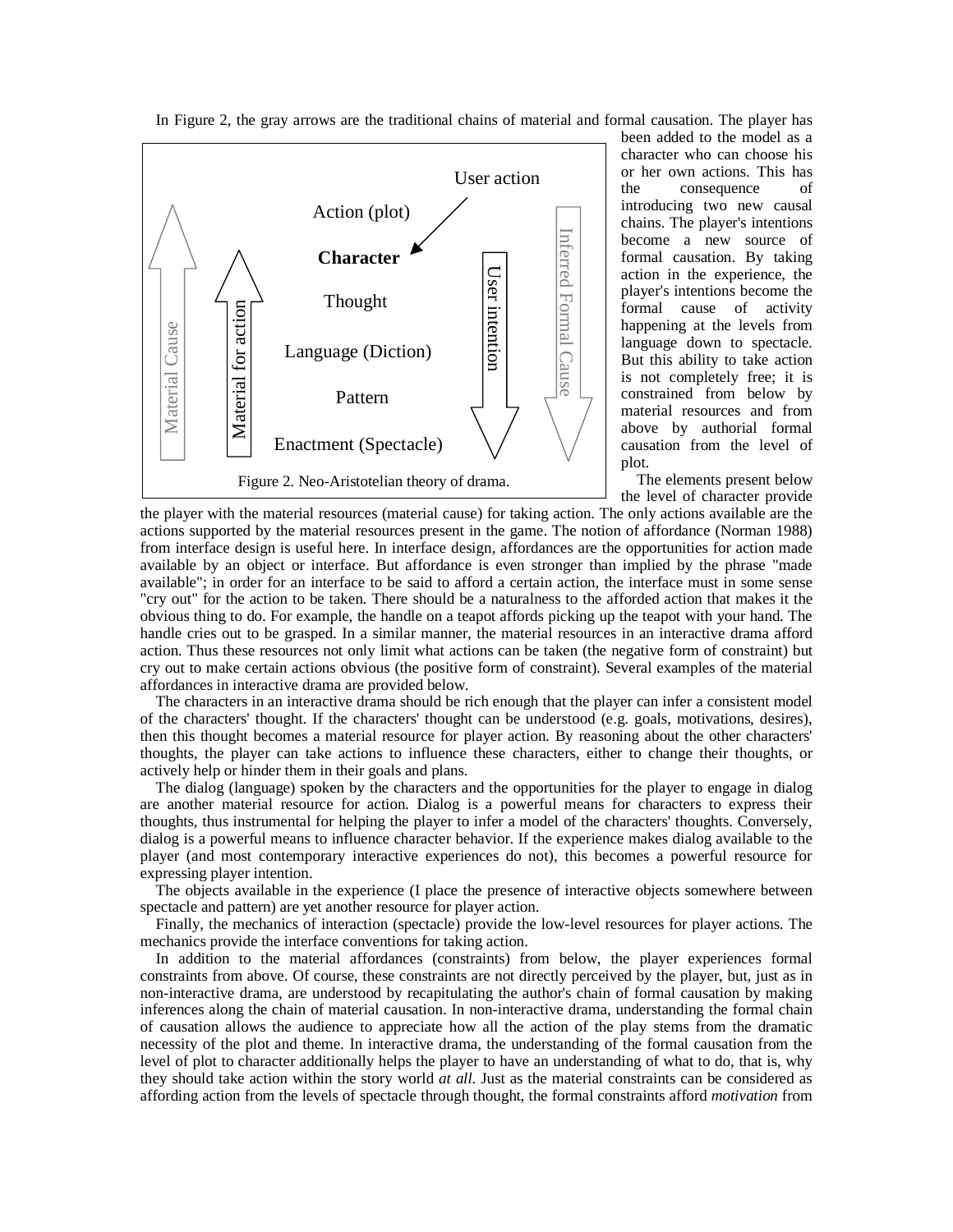the level of plot. This motivation is conveyed as dramatic probability. By understanding what actions are dramatically probable, the player understands what actions are worth considering.

#### **Agency**

We are now ready to propose a prescriptive, structural model for agency. *A player will experience agency when there is a balance between the material and formal constraints.* When the actions motivated by the formal constraints (affordances) via dramatic probability in the plot are commensurate with the material constraints (affordances) made available from the levels of spectacle, pattern, language and thought, then the player will experience agency. An imbalance results in a decrease in agency. This will be made clearer by considering several examples.

 Many puzzle-based adventures suffer from the imbalance of providing more material affordances than formal affordances. This results in the feeling of having many things to do (places to go, objects to fiddle with) without having any sense of why any one action would be preferable to another. For example, *Zork Grand Inquisitor* offers a rich world to navigate and many objects to collect and manipulate. Yet, since there is no unity of action, there is no way to relate current actions to the eventual goal of defeating the Grand Inquisitor. This leaves the player in the position of randomly wandering about trying strange juxtapositions of objects. This detracts from the sense of agency - though the player can take action, this action is often not tied to a high-level player intention. Notice that adding more material opportunities for action would not help the matter. The problem is not a lack of options of things to do, the problem is having insufficient formal constraint to decide between choices.

 Quake (and its ilk) induce agency by providing a nice balance between material and formal constraints. The proto-plot establishes the following formal constraints (dramatic probabilities):

1. Everything that moves will try to kill you

2. You should try to kill everything

3. You should try to move through as many levels as possible.

From these three principles, all the rest of the action follows. The material affordances perfectly balance these formal affordances. The player can run swiftly and smoothly through the space. The player can pick up a wide array of lethal weapons. The player can fire these weapons at monsters and produce satisfying, gory deaths. The monsters' behavior is completely consistent with the "kill or be killed" ethos. Everything that one would want to try and do given the formal constraints is doable. There are no extraneous actions available (for example, being able to strike up a conversation with a monster) that are not dictated by the formal constraints.

 Note that though these example games are not specifically interactive drama, the model can still be used to analyze player agency within these games. Though the model is motivated by interactive drama, it can be used to analyze the sense of agency in any interactive experience by analyzing the experience in *terms of the dramatic categories* offered by the model. For example, though Quake has neither plot nor characters in the strict sense, there are top-down player expectations established by a "proto-plot." This "proto-plot" is communicated by the general design of the spectacle (e.g. the design of the creepy industrial mazes) as well as the actions of the characters, even if these characters do have primitive diction and thought.

 In order to invoke a sense of agency, an interactive experience must strike a balance between the material and formal constraints. An experience that successfully invokes a sense of agency inhabits a "sweet spot" in design space. Trying to add additional formal constraints (more plot) or additional material constraints (more actions) to a balanced experience are likely to move it out of the sweet spot.

# **RELATIONSHIP TO IMMERSION AND TRANSFORMATION**

Agency was taken as the fundamental Murray category to integrate with Aristotle. In this section, I examine what the new, integrated model has to say about immersion and transformation.

#### **Immersion**

Murray suggests three ways of inducing immersion: structuring participation with a mask (an avatar), structuring participation as a visit, and making the interaction conventions (the interface mechanics) seamless. These three mechanisms can be viewed in turn as a way to provide material and formal constraints, as a design suggestion for balancing the constraints, or as a design suggestion for providing effective material constraints at the level of spectacle. Agency is a necessary condition for immersion.

 An avatar can provide both material and formal constraints on a player's actions. The avatar can provide character exposition through such traits as physical mannerisms and speech patterns. This character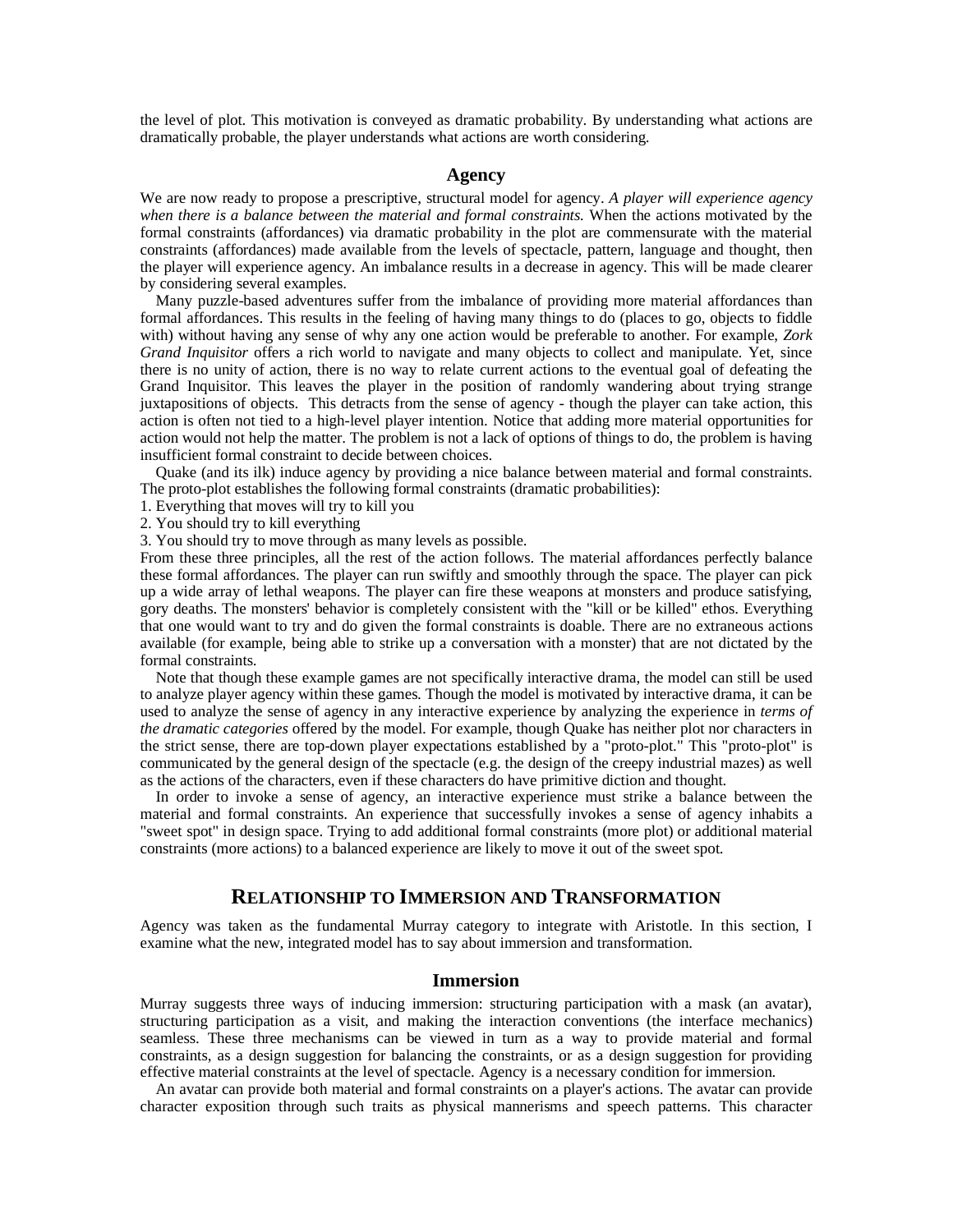exposition helps the player to recapitulate the formal, plot constraints. Through both input and output filtering (e.g. the characters in *Everquest*, or Mateas 1997), the avatar can provide material constraints (affordances) for action.

 A visit is one metaphor for balancing material and formal constraints when the material opportunities for action are limited. From the formal side, the conventions of a visit tell the player that they won't be able to do much. Visits are about just looking around, possibly being guided through a space. Given the limited expectations for action communicated by the formal constraints, the designer can get away with (and in fact, must only) provide limited material means for action.

 The mechanics provide the material resources for action at the level of spectacle (the interface can be considered part of the spectacle). Providing a clean, transparent interface insures that agency (and thus immersion) will not be disrupted.

#### **Transformation**

Most of Murray's discussion of transformation examines transformation as variety, particularly in the form of kaleidoscopic narratives which can be reentered multiple times so as to experience different aspects of the story. Agency, however, requires that a plot structure be present to provide formal constraints. An openended story without a clear point of view may disrupt the plot structure too much, thus disrupting agency. However, transformation as variety is necessary to make interaction really *matter*. If, every time a player enters the dramatic world, roughly the same story events occur regardless of the actions taken by the player, the player's interaction would seem inconsequential; the player would actually have no real effect on the story.

 One way to resolve the apparent conflict between transformation and agency is to note that agency is a first-person experience induced by making moment-by-moment decisions within a balanced (materially and formally) interactive system, while transformation as variety is a third-person experience induced by observing and reflecting on a number of interactive experiences. Imagine an interactive drama system which guides the player through a fixed plot. As the player interacts in the world, the system, through a number of clever and subtle devices, moves the fixed plot forward. Given that these devices are clever and subtle, the player never experiences them as coercive; the player is fully engaged in the story, forming intentions, acting on them, and experiencing agency. Imagine an observer who watches many players interact with this system. The observer notices that no matter what the players do, the same plot happens (meaning that roughly the same story events occur in the same order, leading to the same climax). By watching many players interact with the system, the observer has begun to discern the devices which *control* the plot *in the face of* player interaction. This observer will conclude that the player has no true agency, that the player is not able to form any intentions within the dramatic world which actually matter. But the first-time player within the world *is* experiencing agency. The designer of the dramatic world could conclude that since they are designing the world for the player, not for the observer, that as long as the player experiences a true sense of interactive freedom, that is, agency, transformation as variety is not an important design consideration.

 The problem with this solution to the agency vs. transformation dilemma becomes apparent as the player interacts with the world a *second* time. On subsequent replays of the world, the player and the observer become the same person. The *total* interactive experience consists of both first-person engagement within the dramatic world and third-person reflection across multiple experiences in the world. In order to support the total experience, the dramatic world must support both first-person engagement and third-person reflection; must provide agency *and* transformation as variety.

 A dramatic world supporting this total experience could provide agency (and the concomitant need to have a plot structure providing formal constraints) *and* transformation by actively structuring the player experience such that each run-through of the story has a clean, unitary plot structure, but multiple runthroughs have different, unitary plot structures. Small changes in the player's choices early on result in experiencing a different unfolding plot. The trick is to design the experience such that, once the end occurs, any particular run-through has the force of dramatic necessity. The story should have the dramatic probabilities smoothly narrowing to a necessary end. Early choices may result in different necessary ends later choices can have less effect on changing the whole story, since the set of dramatically probable events has already significantly narrowed. Change in the plot should not be traceable to distinct branch points; the player will not be offered an occasional small number of obvious choices that force the plot in a different direction. Rather, the plot should be smoothly mutable, varying in response to some global state which is itself a function of the many small actions performed by the player throughout the experience.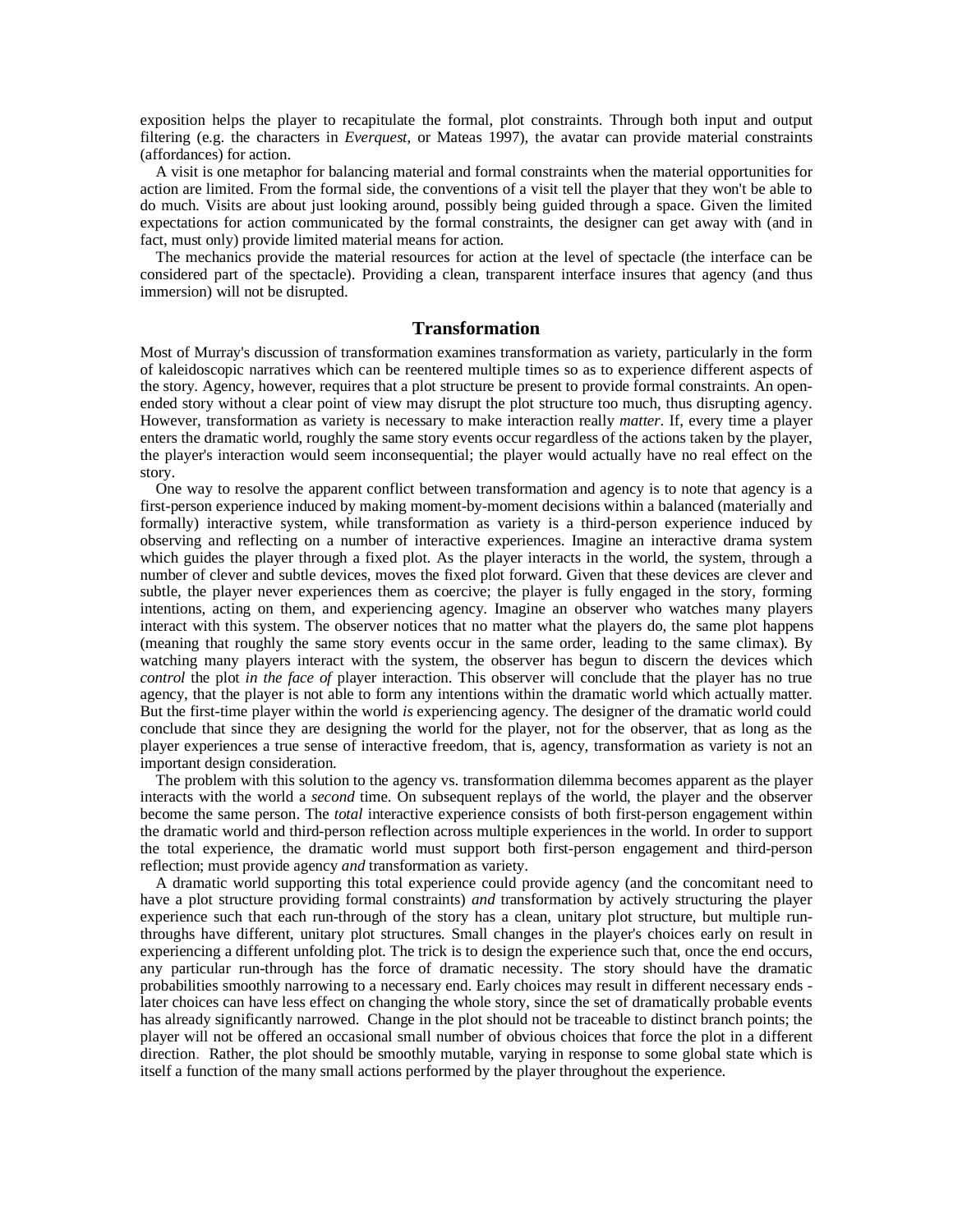# **THE TYPE OF EXPERIENCE INFORMED BY THE MODEL**

This neo-Aristotelian poetics clarifies a specific conceptual experiment in the space of interactive stories. Specifically, the experiment consists of creating an interactive dramatic experience with the experiential properties of traditional drama, namely enactment, intensity, catharsis, unity and closure. The Aristotelian analytic categories describe the structure (parts and relationships) of a story experience which induces these experiential properties. The way in which interaction has been incorporated into this model clarifies what is meant by *interactive* dramatic experience. Here, interaction means *first-person* interaction as a character within the story. Further, the essential experiential property of interactivity is taken to be agency. The interactive dramatic experience should be structured in such a way as to maximize the player's sense of agency within the story. The model provides prescriptive structural guidance for maximizing agency, namely, to balance material and formal constraints. So the conceptual experiment informed by this model can be more precisely stated as follows: build a first-person, interactive dramatic world which, in addition to the classical experiential properties of Aristotelian drama, also provides the player with a strong sense of agency.

# **TECHNICAL AGENDA**

In addition to clarifying conceptual and design issues in interactive drama, the neo-Aristotelian model informs a technical agenda of AI research necessary to enable this kind of experience.

 The primary heuristic offered by the model is that to maintain a sense of player agency in an interactive experience, material and formal constraints must be balanced. As the sophistication of the theme and plot of an experience increases, maintaining this balance will require characters whose motivations and desires are inferable from their actions. In addition, these characters will have to respond to the player's actions. Believable agents, that is, computer controlled characters with rich personality and emotion, will be necessary to provide these characters. Additionally for many plots (e.g. domestic dramas in which the plot centers around relationships, trust, betrayal, infidelity, and self-deception), language is necessary to communicate the plot. In order to convey the formal constraints provided by the plot, the characters must have a rich repertoire of dialog available. In addition, the player must be able to talk back. One can imagine a system in which the characters can engage in complex dialog but the player can only select actions from menus or click on hotspots on the screen; this is in fact the strategy employed by character-based multimedia artwork and contemporary adventure games. But this strategy diminishes agency precisely by unbalancing material and formal constraints. The characters are able to express complex thoughts through language. However, the player is not able to influence their thought except at the coarse level provided by the mouse-click interactivity. Thus maximizing player agency requires providing at least a limited form of natural language dialog.

 The function of interactive characters is primarily to communicate material and formal constraints. That is, the player should be able to understand why characters take the actions they do, and how these actions relate to the plot. Sengers (Sengers 1998a) provides a nice analysis of how this focus on agents as communication vs. agents as autonomous, independent entities, results in changes in agent architectures. When the focus changes from "doing the right thing" (action selection) to "doing the thing right" (action expression), the technical research agenda changes (Sengers 1998b). The neo-Aristotelian model indicates that action expression is exactly what is needed. In addition, an interactive drama system must communicate dramatic probability (likely activity given the plot) while smoothly narrowing the space of dramatic probability over time. This means that story action must be coordinated in such a way as to communicate these plot level constraints. Thus it is not enough for an individual character's actions to be "readable" by an observer. Multiple characters must be coordinate in such a way that their joint activity communicates both formal and material (plot and character level) affordances. This requires a technical solution which blurs the firm plot/character distinction usually made in AI architectures for interactive drama (Weyhrauch 1997; Blumberg and Galyean 1995).

## **FACADE: AN INTERACTIVE DRAMA GUIDED BY THE MODEL**

 The author is currently engaged in a three year collaboration to build Facade (Mateas & Stern, 2000), an interactive story world that seeks to carry out the conceptual and technical experiment informed by the neo-Aristotelian poetics. Together we will: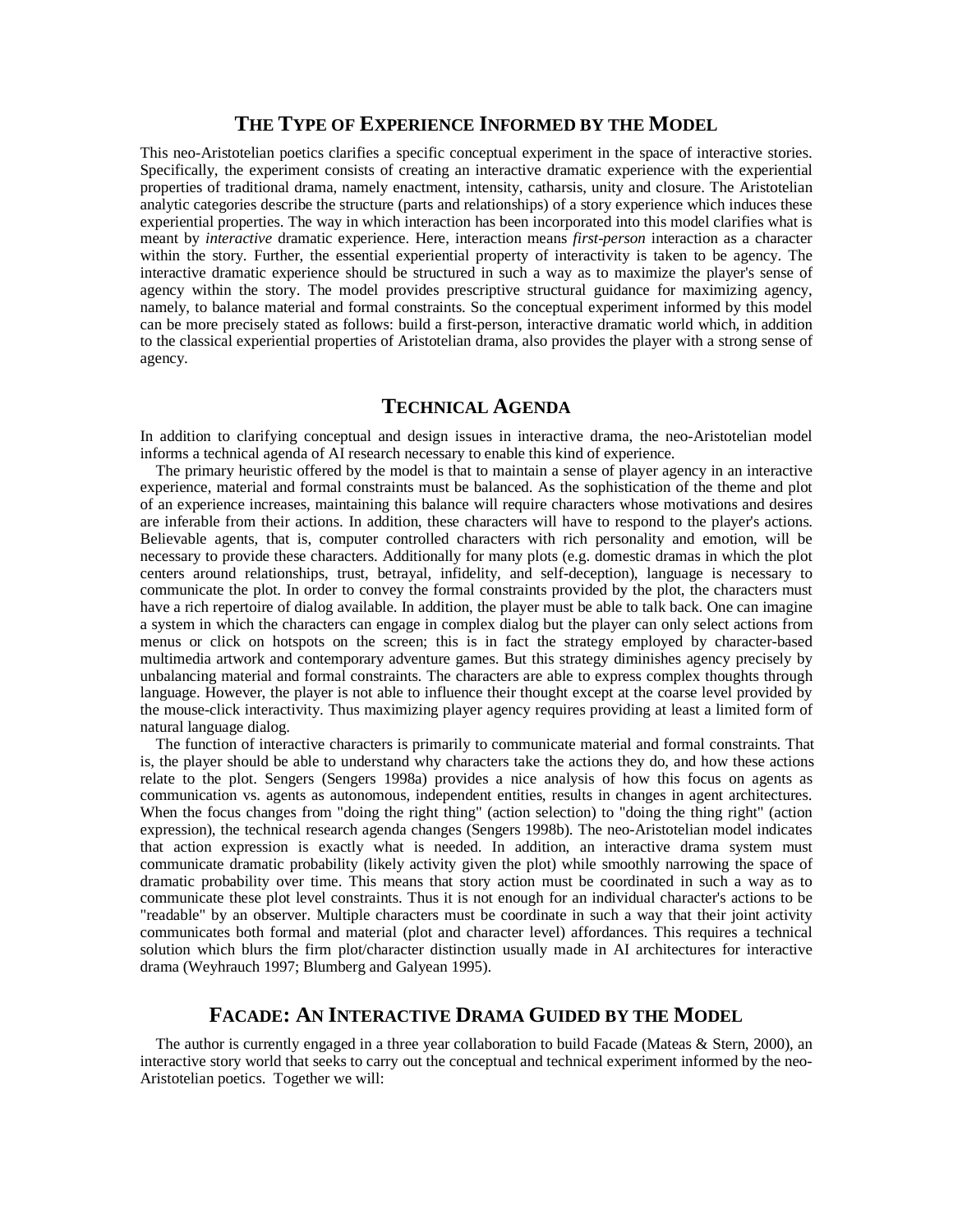- create a compelling, well-written story that obeys dramatic principles, designed with many potential ways to play out;
- build artificial intelligence (AI) that can control the behavior of realtime-animated computer characters, to be used for performing the roles of all but one of the characters in the story
- create a user interface that allows the player to easily move within the world, and converse and gesture with the computer characters;
- build AI that can understand a natural language and gestural input within the context of the story;
- build AI that can integrate the user's interactions into the space of potential plot directions and character behaviors in the story;
- collaborate with voice actors and animators to author spoken dialogue, character behavior and story events within the engine, to construct the finished story world.

#### **Story Requirements**

The story requirements describe the properties we wish our story to have. These are not intended to be absolute requirements, that is, this is not a description of the properties that all interactive stories must have. Rather, these requirements are the set of assumptions grounding the design of the particular interactive story we intend to build.

\* Short one-act play. Any one run of the scenario should take the player 15 to 20 minutes to complete. We focus on a short story for a couple of reasons. Building an interactive story has all the difficulties of writing and producing a non-interactive story (film or play) plus all the difficulty of supporting true player agency in the story. In exploring this new interactive art form it makes sense to first work with a distilled form of the problem, exploring scenarios with the minimum structure required to support dramatically interesting interaction. In addition, a short one-act play is an extreme, contrarian response to the many hours of game play celebrated in the design of contemporary computer games. Instead of providing the player with 40 to 60 hours of episodic action and endless wandering in a huge world, we want to design an experience that provides the player with 15 to 20 minutes of emotionally intense, tightly unified, dramatic action. The story should have the intensity, economy and catharsis of traditional drama.

\* Relationships. Rather than being about manipulating magical objects, fighting monsters, and rescuing princesses, the story should be about the emotional entanglements of human relationships. We are interested in interactive experiences that appeal to the adult, non-computer geek, movie-and-theater-going public.

\* Three characters. The story should have three characters, two controlled by the computer and one controlled by the player. Three is the minimum number of characters needed to support complex social interaction without placing the responsibility on the player to continually move the story forward. If the player is shy or confused about interacting, the two computer controlled characters can conspire to set up dramatic situations, all the while trying to get the player involved.

\* The player should be the protagonist. Ideally the player should experience the change in the protagonist as a personal journey. The player should be more than an "interactive observer," not simply poking at the two computer controlled characters to see how they change.

\* Embodied interaction should matter. Though dialog should be a significant (perhaps the primary) mechanism for character interaction, it should not be the sole mechanism. Embodied interaction, such as moving from one location to another, picking up an object, or touching a character, should play a role in the action. These physical actions should carry emotional and symbolic weight, and should have a real influence on the characters and their evolving interaction. The physical representation of the characters and their environment should support action significant to the plot.

\* Action takes place in a single location. This provides unity of space and forces a focus on plot and character interaction.

\* The player should not be over-constrained by a role. The amount of non-interactive exposition describing the player's role should be minimal. The player should not have the feeling of playing a role, of actively having to think about how the character they are playing would react. Rather, the player should be able to be themselves as they explore the dramatic situation. Any role-related scripting of the interactor (Murray 1998) should occur as a natural by-product of their interaction in the world. The player should "ease into" their role; the role should be the "natural" way to act in the environment, given the dramatic situation.

#### **Story**

Our story, which satisfies these story requirements, is a domestic drama in which a married couple has invited the player over for dinner. (Assume for the moment that the players character is male.) Grace and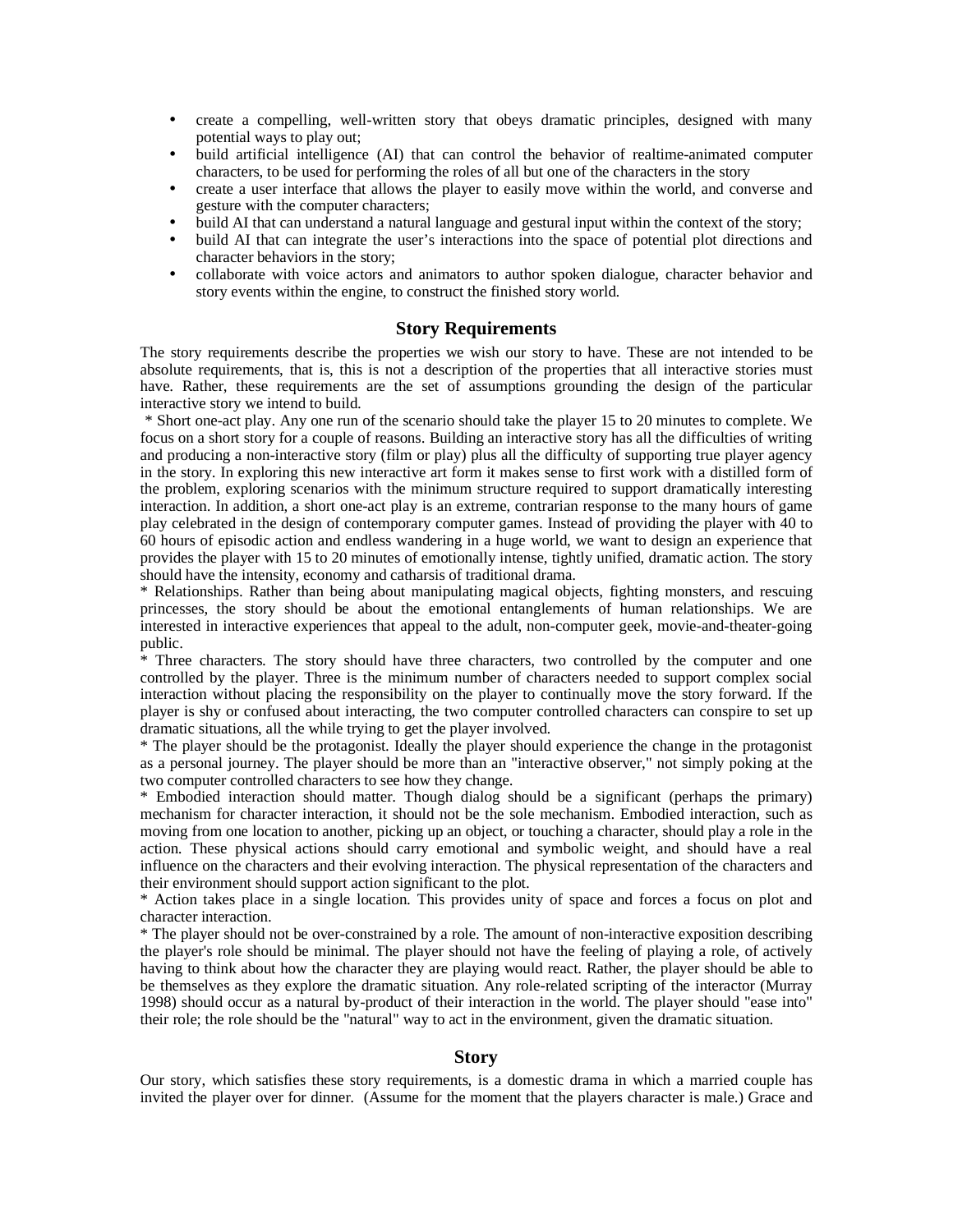Trip are apparently a model couple, socially and financial successful, well-liked by all. Grace and Trip both know the player from work. Trip and the player are friends; Grace and the player have gotten to know each other fairly recently. Shortly after arriving at their house for dinner, Grace confesses to the player that she has fallen in love with him. Throughout the rest of the evening, the player discovers that Grace and Trip's marriage is actually falling apart. Their marriage has been sour for years; deep differences, buried frustrations and unspoken infidelities have killed their love for each other. How the facade of their marriage cracks, what is revealed, and the final disposition of Grace and Trip's marriage, and Grace and the player's relationship, depends on the actions of the player. The story's controlling idea: To be happy you must be true to yourself.

The above story description assumes a male player. Ideally the player will be able to choose whether they wish to be a male or female player (important to support the player should not be over-constrained by a role story requirement). In the case of a female player, the story would play itself out symmetrically, with Trip confessing his love for the player. For the purposes of this story, we are assuming heterosexual relationships. Ideally, sexual orientation would be selectable by the player as well.

#### **Interface**

The story world is presented to the player as an animated, 3D environment. The environment and characters within the environment are rendered in an illustrative style reminiscent of graphic novels. The player is able to move about this environment from a first-person point-of-view, gesture and pick up objects, and converse with the other characters by typing. The computer-controlled characters look directly out of the screen to gesture and talk to the player. The conversation discourse is real-time; that is, if the player is typing, it is as if they are speaking those words in (pseudo) real-time.

#### **Story structure**

The story is structured as a classic Aristotelian plot arc. The AI plot system explicitly attempts to change dramatic values (e.g. the love between Trip and Grace, the trust between the player and Trip) in such a way as to make a well-formed plot arc happen. In the theory of (classical) dramatic writing, the smallest unit of value change is the beat (McKee 1997). Roughly, a beat consists of an action/reaction pair between characters. Beats are sequenced to make scenes, scenes to make acts, acts to make stories. The AI plot system contains a library of beats appropriate for our story. The system dynamically sequences beats in such a way as to respond to player activity and yet maintain a well-formed plot arc. For the player, each run-through of the story should have the force of dramatic necessity. Explicit decision points, which would highlight the non-linearity of the story, should not be visible. However, in multiple run-throughs of the story, the player's actions have a significant influence on what events occur in the plot, which are left out, and how the story ends. Only after playing the experience 6 or 7 times should the player begin to feel they have "exhausted" the interactive story. In fact, full appreciation of the experience requires the story be played multiple times. In Façade, our goal is to create an interactive story experience which provides the player with the agency to have an effect on the trajectory of the story, yet has the feel of a traditional, linear, dramatic experience.

# **CONCLUSION**

In this paper, Murray's concept of agency was integrated into Laurel's Aristotelian structural model to yield a proposed Aristotelian interactive poetics. This model illuminates the general conditions under which a user will experience agency in any interactive experience and provides design and technology guidance for the particular case of building interactive dramatic experiences.

### **BIBLIOGRAPHY**

Aristotle, 330 BC. *The Poetics*. Mineola, New York: Dover, 1997.

Bates, J. 1992. Virtual Reality, Art, and Entertainment. *Presence: The Journal of Teleoperators and Virtual Environments* 1(1): pages 133-138.

Bates, J.; Loyall, A. B.; Reilly, W. S. 1992. *Integrating Reactivity, Goals and Emotion in a Broad Agent*, Technical Report, CMU-CS-92-142, Department of Computer Science, Carnegie Mellon Univ.

Blumberg, B. 1996. *Old Tricks, New Dogs: Ethology and Interactive Creatures*. Ph.D. Dissertation. MIT